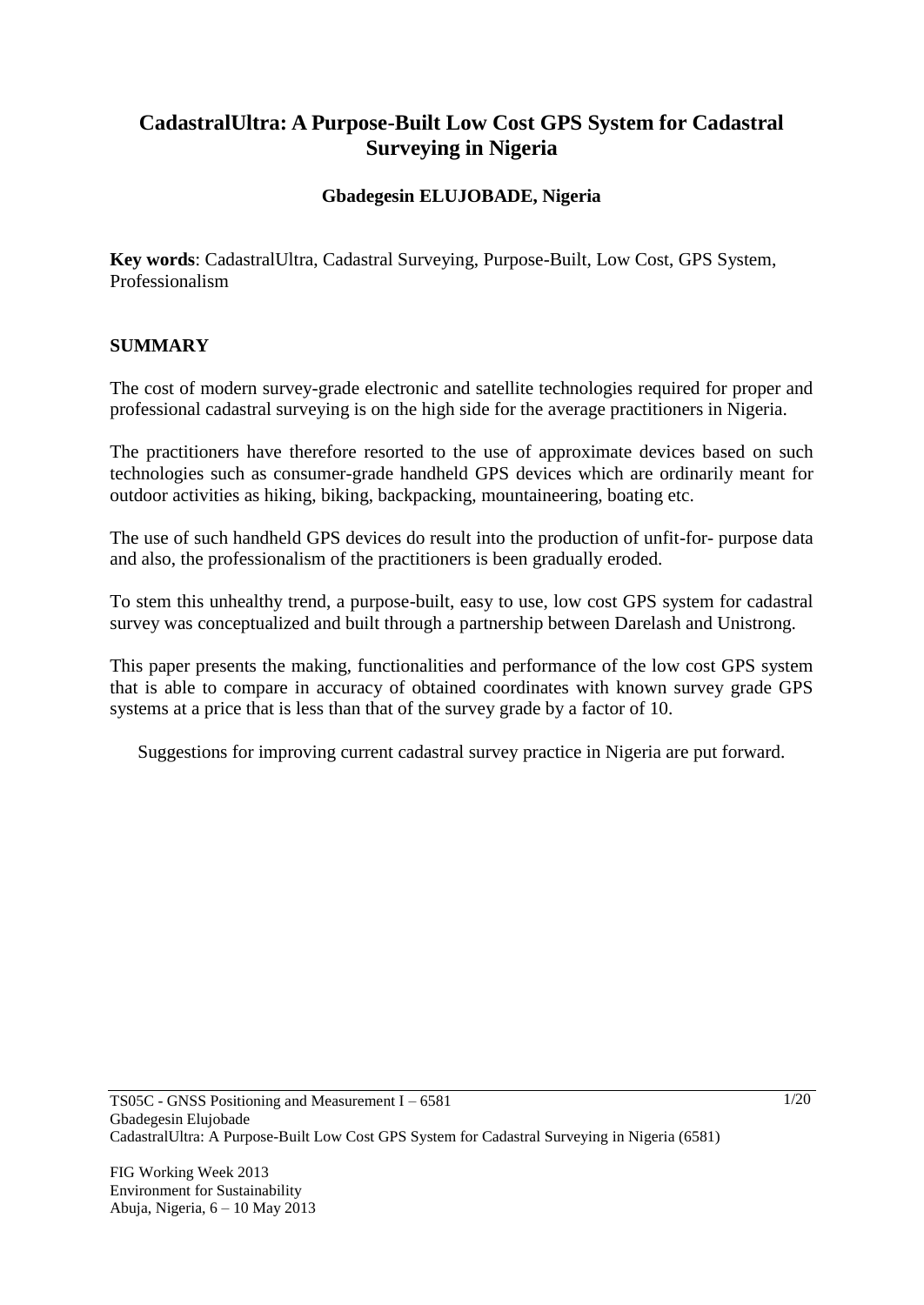# **CadastralUltra: A Purpose-Built Low Cost GPS System for Cadastral Surveying in Nigeria**

#### **Gbadegesin ELUJOBADE, Nigeria**

## **1. INTRODUCTION**

Cadastral surveying also variously known as Property Survey, Boundary Survey, Demarcation Survey and in Nigerian local parlance "Four Corner Job", constitute about 70% of discrete survey activities in Nigeria. It is the only aspect of survey profession that has legal status as the practice is regulated by the laws of the country.

Cadastral surveying as it is today started with the British colonialists in the mid 1800 albeit some forms of land parcel boundary demarcations have been in the traditional practices of the various tribes constituting Nigeria today.

The methods of carrying out the cadastral surveying have evolved with time and technological advancements; from simple compass and chain through optical theodolite and tape to electronic and satellite instrumentations and methodologies.

While the cadastral surveyors of the immediate time past can easily afford the technology of the day, such as the iconic Wild T2 optical theodolite and even Electronic Distance Meter (EDM), to carry out their practice professionally, the same cannot be said of the present day practitioners. The least Total Station costs about US\$5000 and the least survey grade Global Navigation Satellite System (GNSS) device costs about US\$9000.

To remain in practice and embracing the modern technology, present day cadastral survey practitioners have resorted to the use of consumer/recreational grade Global Positioning System (GPS) devices which are meant for such outdoor activities as; hiking, biking, mountaineering, backpacking, etc. This grade of GPS positioning devices cannot log satellite positioning data for post processing which could have improve the accuracies of coordinates obtained through them or to do this, require further specialized hardwares, softwares and knowledge.

Since handheld GPS devices cannot resolve coordinates better than two metres (2m), they are therefore not suitable for cadastral survey of land parcels of 15m X 30m which is what the practitioners do most of the time. Apart from not meeting the required accuracy, the use of these handheld receivers is gradually eroding professionalism from cadastral survey practice which is the jewel in the crown of survey practice in Nigeria. Most of the time, the coordinates obtained do not "jive" and the practitioners have to make such coordinates to "cooperate". This practice will lead to problems in future when such "forced coordinates" will be used to re-establish lost property beacons.

In view of this, Darelash Ltd – a technological solutions provider in Geomatics and Location

FIG Working Week 2013 Environment for Sustainability Abuja, Nigeria, 6 – 10 May 2013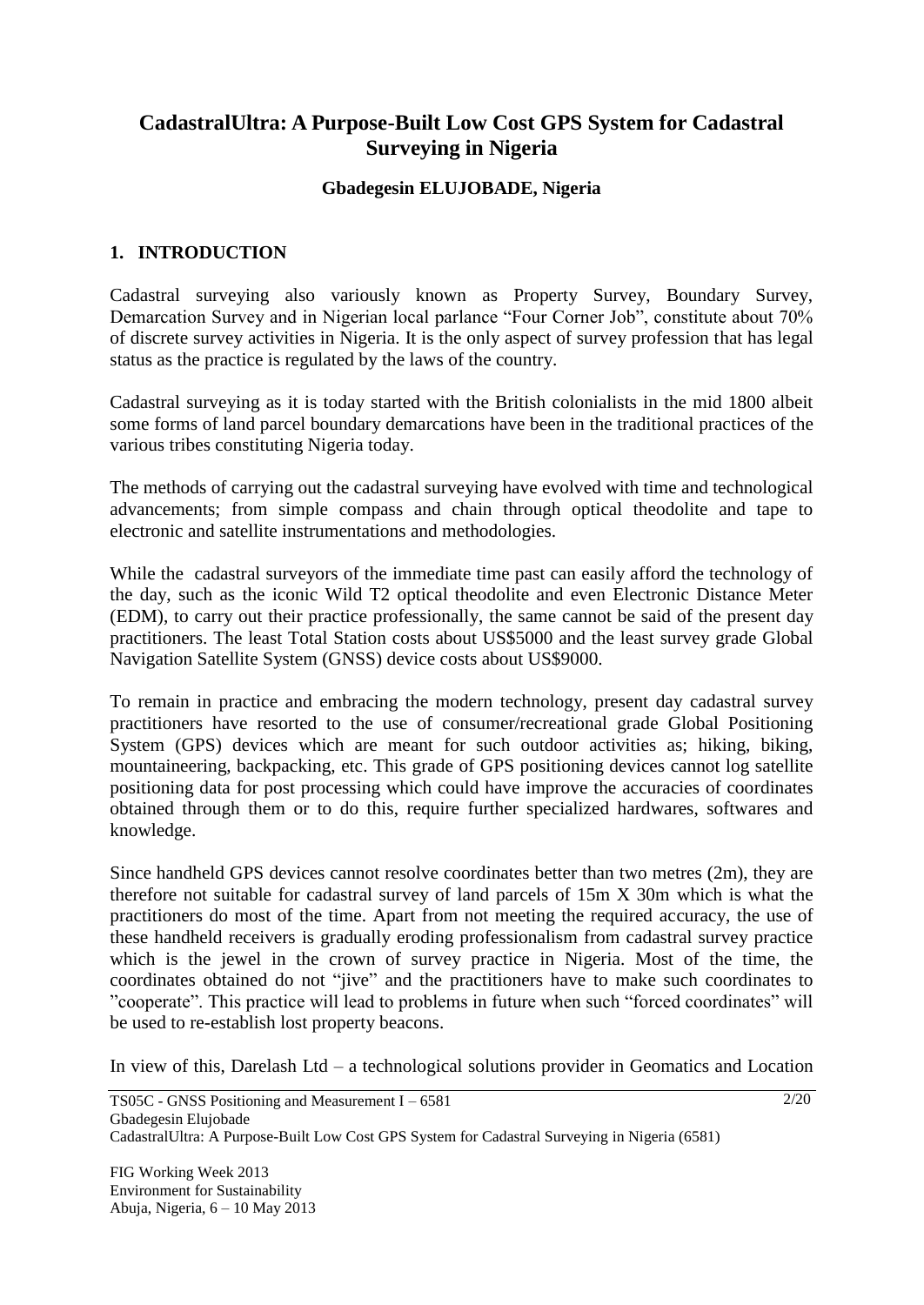Information Services in partnership with Unistrong – a reputable GPS equipment manufacturer, conceptualized and produced a purpose-built low cost GPS system called "CadastralUltra".

# **2. CADASTRAL SURVEYING**

Cadastral surveying is that branch of surveying which is concerned with the survey and demarcation of land for the purpose of defining the dimensions, location and orientation of land parcels in some coordinates system. While cadastre of a country is its register of titles, cadastral plan as obtained from cadastral survey is the foundation block of the cadastre.

Man probably started boundary demarcations, by using natural features such as; permanently flowing streams, hedges, stone walls, certain plant species, etc, when he advanced from a nomadic to a more settled existence.

The practice of cadastral surveying using man made features for boundary demarcations has been recorded in Babylonia over 3500 years ago as names of surveyors have been found inscribed on boundary stones. For over 1000 years, ancient Rome used surveyors to locate boundaries.

The Roman Groma (surveyor's cross) and Dioptra of Heron's era were surveying instruments which were probably used more for boundary demarcations than for construction purposes. The Roman cadastral surveyors were given distinctive title as AGRIMENSORES to differentiate them from other surveyors such as building and road surveyors who were called GROMATICI.

Evidence abound that cadastral surveying was carried out in ancient Egypt to set out the boundaries of individual plots of arable land along the Nile River. Even more importantly, cadastral surveying would have been carried out to recover the beacons and boundaries of these individual plots after they might have been destroyed by the annual flooding by Nile. The corner beacons of the might have been set out or recovered by measuring from permanent markers that were located at areas that were above the flooding line.

The practice of cadastral surveying has evolved over time and varies from country to country since the practice is regulated by the laws of each country which differ from country to country. The level of technological advancement of a country also determines the standard, methodology and procedure of cadastral surveying practice in such country.

The importance of cadastral survey hence cadastre in modern times cannot be overemphasized, Ojogi (2011) stated that a good cadastral layout is considered as part of the basic infrastructures in much the same as roads, electricity, pipe borne water, etc, in fact it is an essential element that expedites virtually all forms of national developments.

Fourie and Nino-Fluck (1999) acknowledged the fact that the Land Information Management System (LIS) of a nation should conventionally be subordinate to the characteristics of the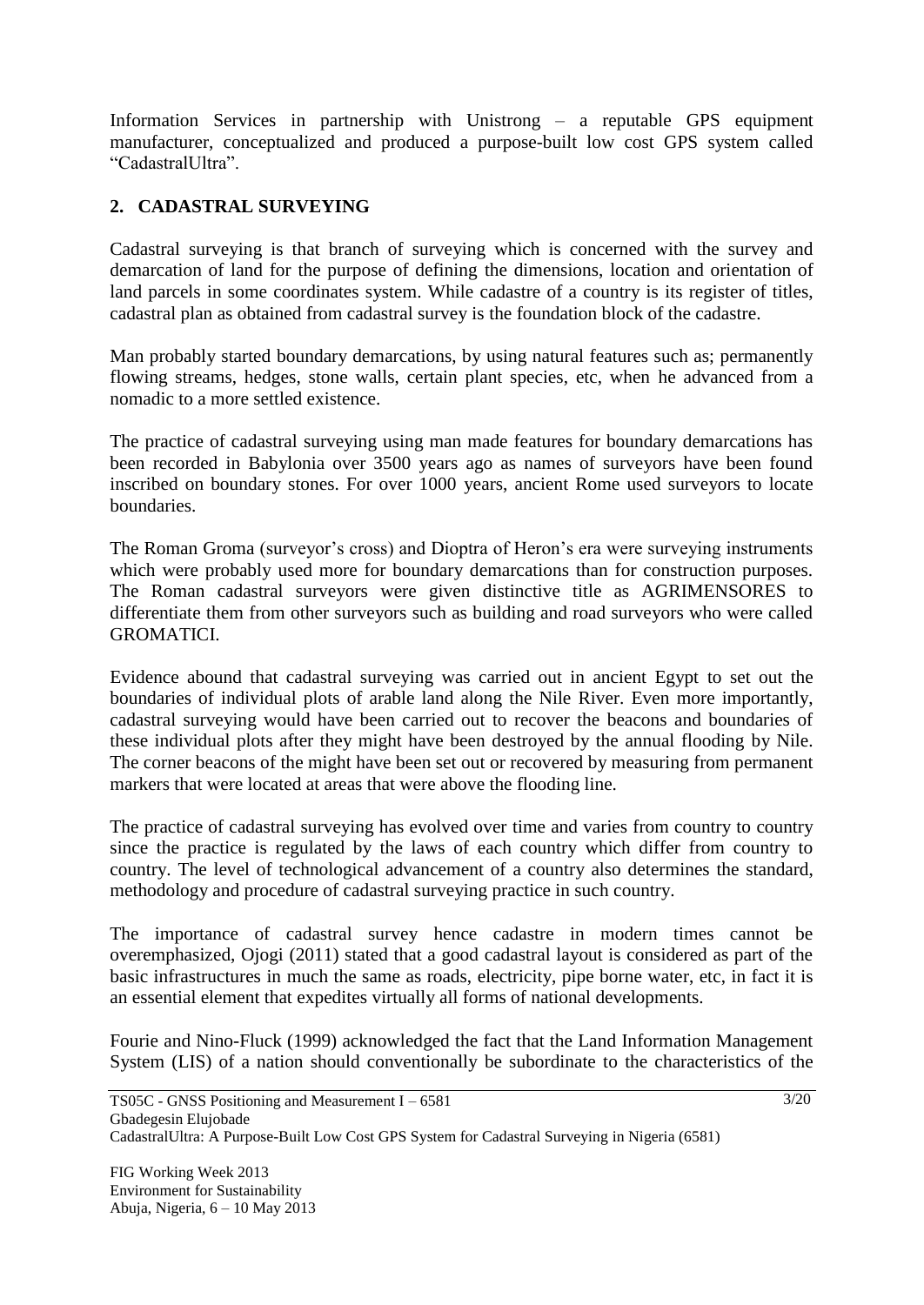cadastre system of such nation. They also acknowledged the fact that because, less than one percent of sub-Saharan Africa is presently covered by cadastral records and 90 percent of land parcels are undocumented in developing countries, decision makers are unable to obtain sufficient information to make informed decision.

## **3. DISCOVERY OF ARTIFICIAL SATELLITE AS A SURVEY TOOL**

From the earliest times, people have been using heavenly bodies such as sun, moon and stars to; locate places, navigate from one place to the other and to determine time. This practice has continued into modern times.

The first realization of the possibility of using a satellite "artificial star" for navigation and hence surveying came from the launching of SPUTNIK 1 on the  $4<sup>th</sup>$  of October, 1957 by the then USSR. This realization came about when researchers, at John Hopkins University's Applied Physics Laboratory, who were listening to the signals from SPUTNIK 1 noticed a large Doppler shift on the signals. The researchers were able to subsequently use this Doppler shift in the SPUTNIK 1 transmitted signals to precisely determine the orbit of the satellite. This led the researchers to the idea that; if the unknown position of the satellite can be determined from a known ground position then an unknown ground position can be determined from a known orbital position of a satellite.

This concept led to the development of TRANSIT Satellite System as the first Global Navigation Satellite System (GNSS) by the US Department of Defence. The TRANSIT satellites were used, inter alia, for surveying and positioning from July 1967 to  $31<sup>st</sup>$  December 1996, (Bonnor, 2012).

## **3.1 Global Navigation Satellite System (GNSS)**

The umbrella name for all the world satellite systems for navigation and timing is Global Navigation Satellite System (GNSS) and the well known US Global Positioning System (GPS) is a member of this family. However, some of these satellite systems have only regional coverage rather than global coverage and are thus appropriately called Regional Navigation System (RNSS) and a typical example of this is the Japanese Quasi-Zenith Satellite System (QZSS). Also, some of these satellite systems do not provide direct navigation and positioning services but rather act in support of the navigation systems, they are aptly called; Satellite-Based Augmentation Systems (SBAS) to differentiate them from the ground based systems called Ground Based Augmentation System (GBAS).

In this paper only GPS is of interest, Bonnor (2012) and United Nations (2012) contain details of all these satellite systems.

# **4. GLOBAL POSITIONING SYSTEM (GPS)**

## **4.1 The System Description**

FIG Working Week 2013 Environment for Sustainability Abuja, Nigeria, 6 – 10 May 2013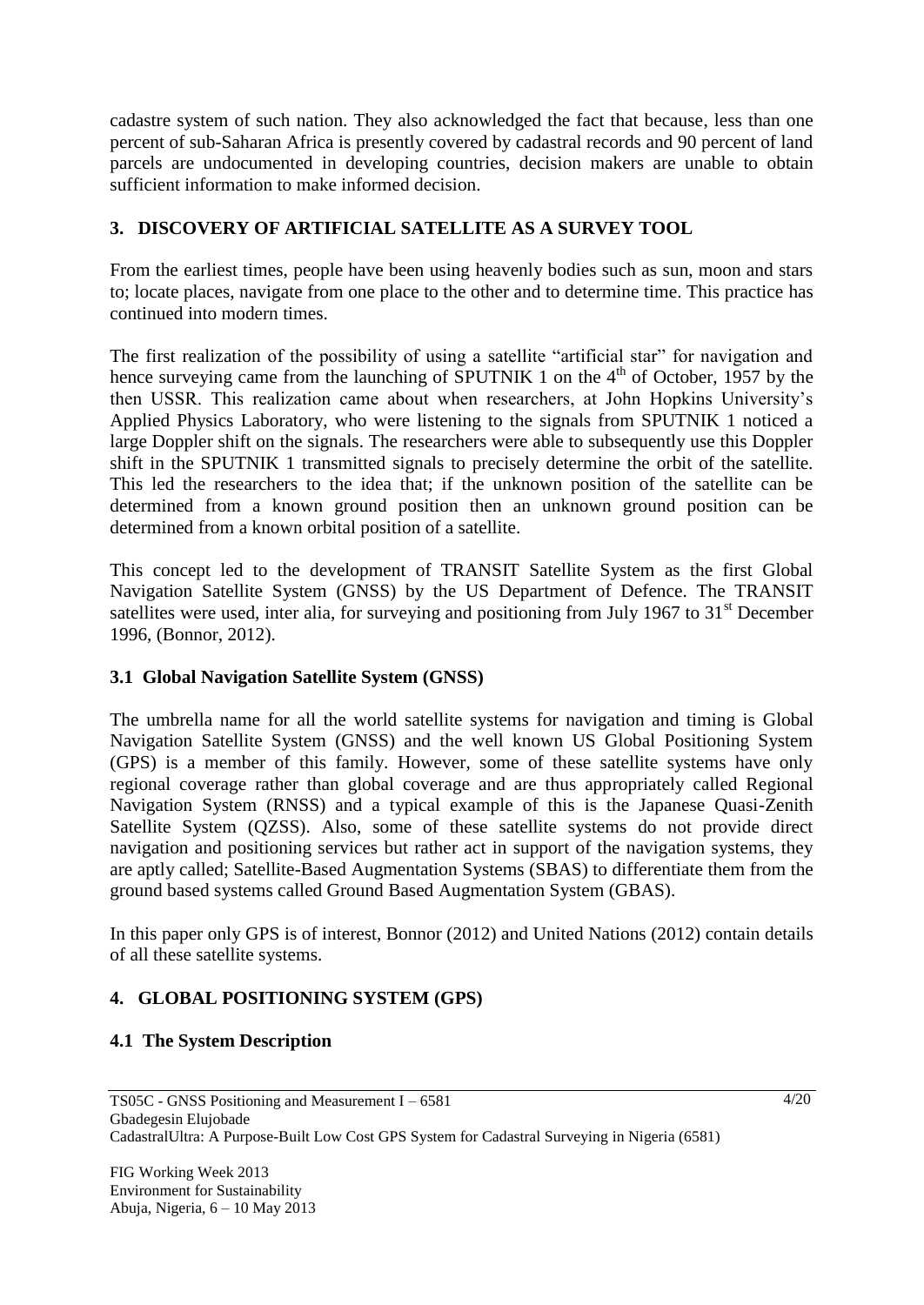Navigation Satellite Timing And Range Global Positioning System (NAVSTAR GPS) is a space-based radio-positioning and time transfer, all weather, 24-hour global navigation satellite system operated and maintained by the United States Department of Defense (DoD).

GPS as utilized for positioning is a three-dimensional (3-D) measurement system based on the observations of radio signals of the NAVSTAR GPS. The GPS observations are processed to determine station positions in Earth-Centered Earth-Fixed (ECEF) Cartesian Coordinates (X, Y, Z), which are centered on the World Geodetic System 1984 (WGS-84) reference ellipsoid (the best mean fit to the Earth). In turn, the  $(X, Y, Z)$  can be converted to geodetic coordinates (latitude, longitude, and height-above-reference ellipsoid).



Figure 1: GPS Satellite

GPS is a current state-of-the-art surveying technology with its prominence in present and future surveys. GPS has several major advantages such as both day and night operation, intervisibility between stations is not required, mostly weather independent, geodetic accuracy, and is very productive with a possibilty of one man operation. GPS is becoming the first choice surveying technique for all types of surveys. GPS is the "tool of choice" for surveyors, except in those circumstances where it cannot be utilized due to obstructions or other restricting factors.

GPS surveying is an evolving technology. As GPS hardware and processing software are improved, and state-of-the-art new techniques are developed, new guidelines and specifications will be considered.

The system was initially designed as a military system, it became freely available for international civil use with certain restrictions to civilians for positioning.

GPS has three basic segments: Space, Control, and User as shown in Figure 2, Standards & Data Coordination Work Group (2007).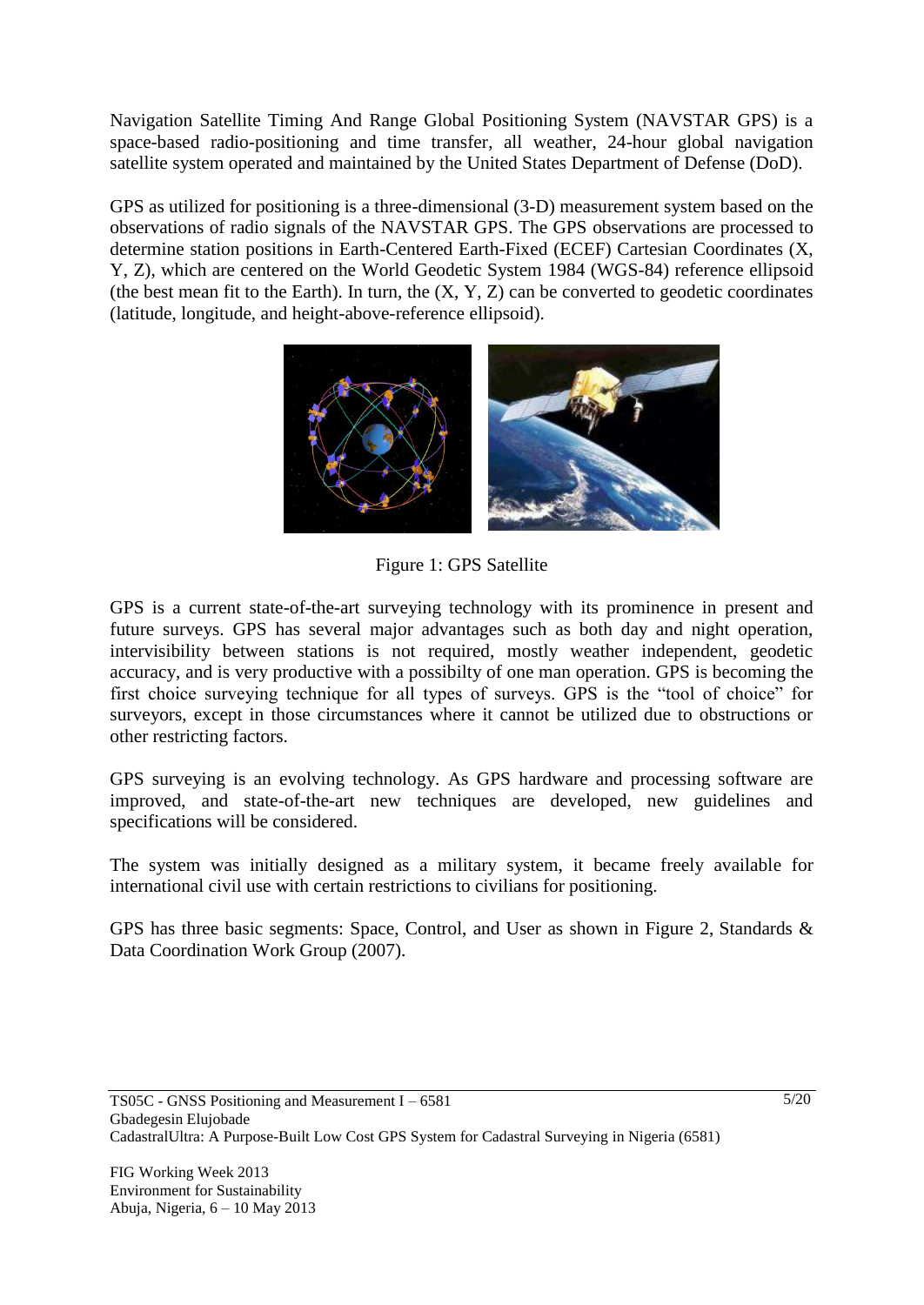

Figure 2: Illustration of the Three GPS System Segments

**The Space Segment** consists of 24 orbiting satellites making up the constellation with a minimum of 21 operating 98% of the time. The satellites orbit at an altitude of approximately 20,200 km above the earth, in one of six orbital planes. Each satellite broadcasts a unique "bar code", known as Pseudo Random Noise (PRN) code, which enables GPS receivers to identify the satellites from where the signals came, and makes positioning possible. Each satellite has about 11 hours 58 minute orbital period and is visible for approximately 5 hours above the horizon.

**The Control Segment**, under DoD's direction, oversees the building, launching, orbital positioning, monitoring, and providing GPS positioning services. A master control station updates the information (message) component of the GPS signal with satellite ephemeris data and other announcements to the users. This information is then decoded by the receiver and used in the positioning process.

**The User Segment** comprised of all users making observations with GPS receivers. Some applications of GPS are:

- Location determining a basic position
- Navigation getting from one location to another
- Tracking monitoring the movement of people and things.
- Mapping creating maps of the world
- Timing bringing precise timing to the world

There are two classes of GPS service; the Precise Positioning Service (PPS) which is available only to users authorized by the military, and the Standard Positioning Service (SPS), which is available for civilian use. The SPS has been described as; a positioning and timing service provided by way of ranging signals broadcast at the GPS L1 frequency. The L1 frequency, transmitted by all satellites, contains a coarse/acquisition (C/A) code ranging signal, with a navigation data message, that is available for peaceful civil, commercial, and scientific use, USDoD(2008).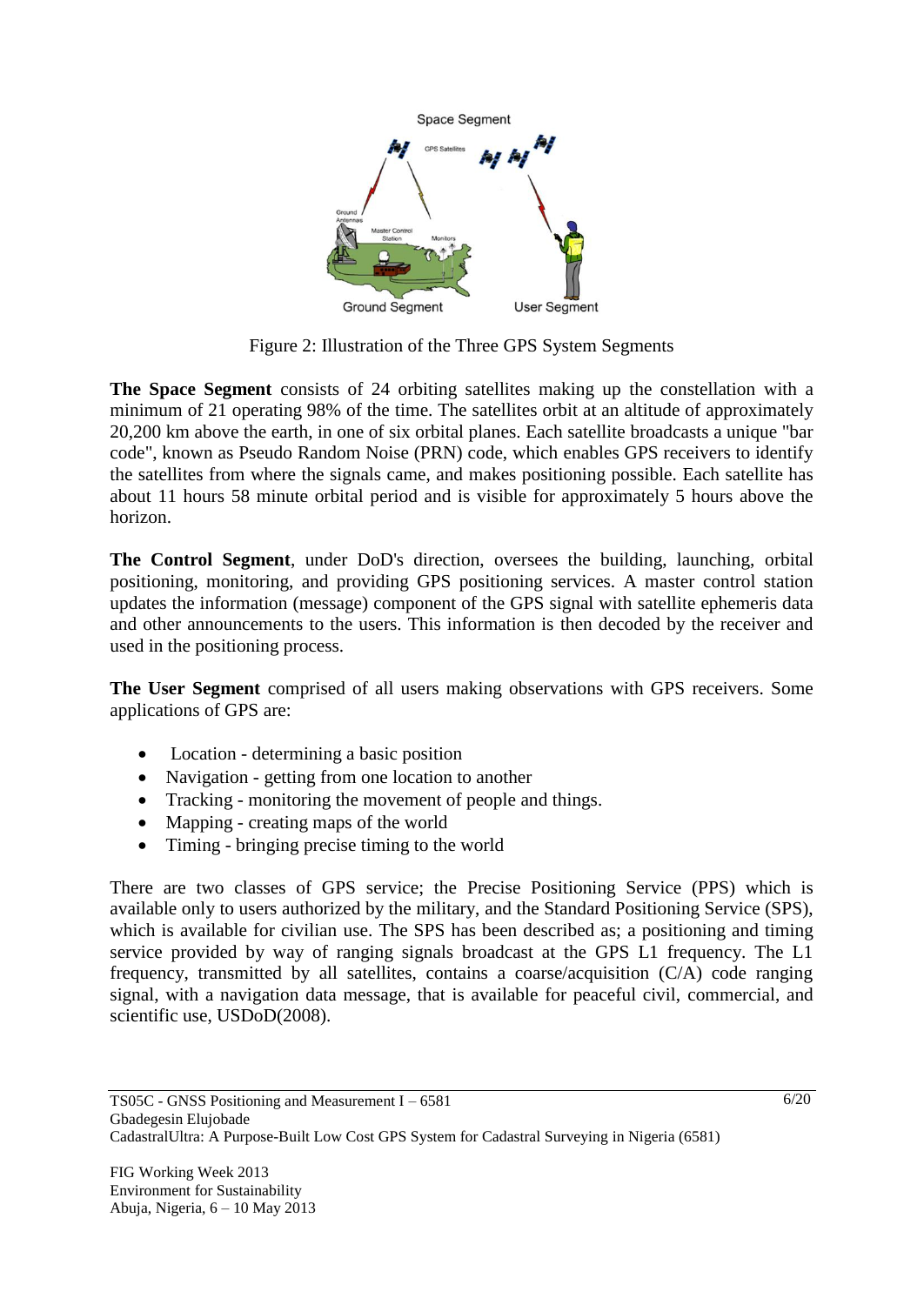## **4.2 GPS Receivers**

GPS receivers are the electronic devices with which users can make measurements from the signal broadcast from the orbiting GPS satellites. A typical receiver is essentially an electronic circuitry with a GPS chip, it comes with an internal/or external antenna.

## 4.2.1 Classification of GPS Receivers

GPS receivers are generally classified based on; method by which the receiver make distance measurements to the satellite and positional accuracy obtainable from the receiver. GPS receivers are also classified into two based on carrier wave frequency that they can access as single frequency (L1) and dual frequency (L1 and L2).

There are two classes based on range measurement methods namely; carrier phase based and code based, USDA FS and USDI BLM (2001).

## 4.2.2 Carrier Phase Based Receivers

Carrier phase receivers, mainly used in surveying, are capable of centimeter (cm) accuracy or better. These receivers measure distances to visible satellites by determining the number (N) of whole wavelengths (1) and measuring the partial phase  $(\Phi)$  signal wavelength between the satellites and the receiver's antenna. Once the number (N) of wavelengths is known, a pseudo range may be calculated by multiplying 'N' by the wavelength of the carrier signal (L1 and/or L2, 19cm and 24.4cm respectively) plus the partial wavelength. Figure 3 illustrates this ranging method.



Figure 3: Carrier Phase Based Ranging

#### 4.2.3 Code Based Receivers

Code based receivers use the speed of light and the time interval that it takes for the signal to travel from the satellite to the receiver to compute the distance to the satellites (Figure 4). The time interval  $(\Delta t)$  is determined by comparing the time in which a specific part of the "bar" code" left the satellite with the time it arrived at the antenna. The pseudo range is computed by multiplying the time interval by the speed of light constant (c=299,792 Km/second).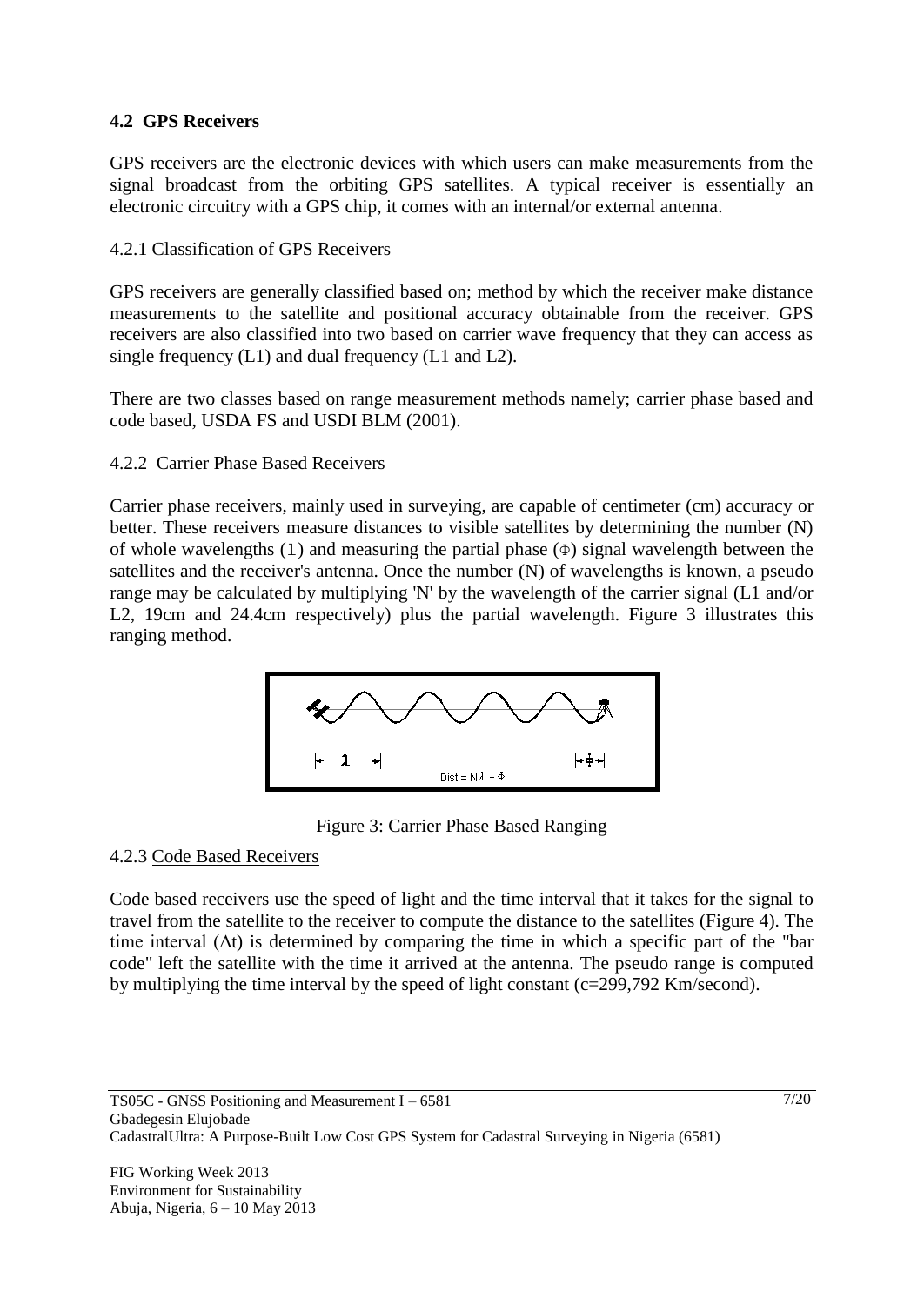

Figure 4: Code Based Pseudo Ranging

When the receivers are classified based on obtainable positional accuracy, there are four classes, Standards & Data Coordination Work Group (2007) adapted;

## 4.2.4 Recreational/Consumer Grade

Accuracy is from two to five meters. They are usually used to navigate from point to point.

#### 4.2.5 Mapping/GIS Grade

Accuracy is from sub-meter to two meters. These GPS receivers have the ability to log raw GPS data, enabling these GPS-collected data to be post-processed.

#### 4.2.6 Survey Grade

These include instruments with associated software that can achieve sub-meter to centimeter relative accuracy. These are used by land surveyors primarily for boundary and topographic surveys. This category of GPS receiver also has the ability to communicate with a base station, store attributes of features, use a data dictionary and upload data from the GPS device to a PC. Specialized training is needed to use this equipment.

#### 4.2.7 Geodetic Grade

These include instruments with associated software that can achieve centimeter to millimeter relative accuracy. These are used by land surveyors primarily for geodetic surveys and other activities requiring high accuracy. Specialized training is needed to use this equipment.

## **4.3 GPS Measurements and Positioning**

GPS measurements are simply distances from the satellites in view to the receiver antenna. The position of the receiver antenna is obtained by classical range-range resection technique using the obtained distances and the known positions of the satellites that were tracked in an epoch as shown by Figure 5 below. The receiver gets the position of the satellites from the broadcast ephemeris that is downloaded when the GPS receiver is turned on.



FIG Working Week 2013 Environment for Sustainability Abuja, Nigeria, 6 – 10 May 2013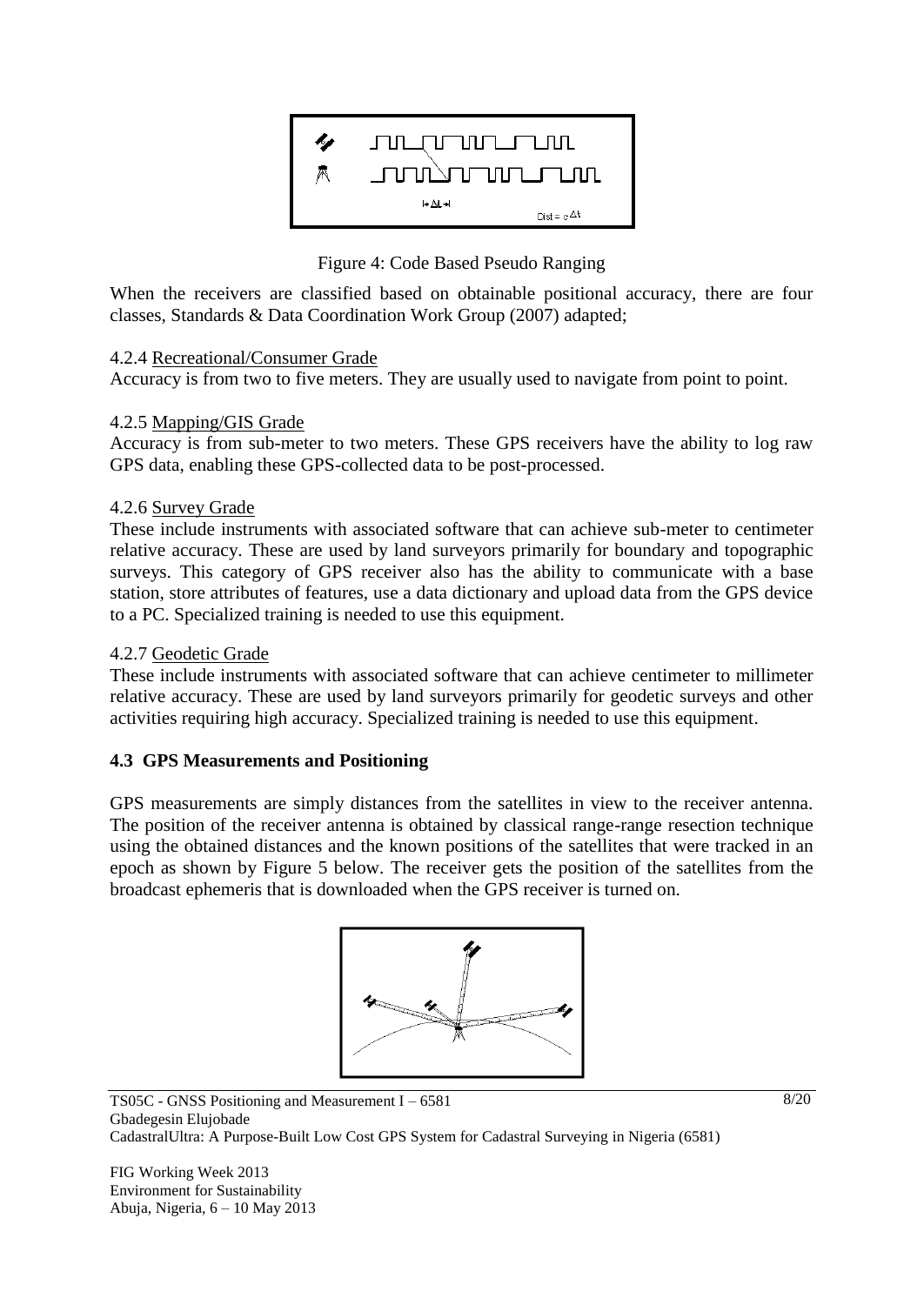## Figure 5: Position Determination by Measuring Distances to Satellites

#### 4.3.1 GPS Positioning Modes

There are many names given to the various GPS positioning modes/techniques but generally these modes/techniques can be divided into two classes namely; 1) absolute also known as; stand alone, autonomous, or point positioning and 2) relative or differential. These two classes are further classified into two sub classes depending on whether the antenna is static or in motion (dynamic).These sub classes are further divided into two as post processed or real time depending on whether the coordinates are obtained realtime or after post processing. Table 1 below is the summary of the various GPS positioning modes and associated methods:

| <b>Main Class</b>                                                                                                                                     | <b>Sub</b><br><b>Class</b> | Mode<br><b>Decription</b> | <b>METHODS</b>                                     |
|-------------------------------------------------------------------------------------------------------------------------------------------------------|----------------------------|---------------------------|----------------------------------------------------|
| Absolute                                                                                                                                              | <b>Static</b>              | Post Processing           | Precise Point Positioning (PPP)                    |
| 萝                                                                                                                                                     |                            | Real Time                 | <b>Classical GPS Positioning</b>                   |
| Energy X, Y, Z is stallites)<br>+ B ., B ., B ., R,<br>Ikknown: X, Y, Z iroceivar)<br>receiver clark error<br>latinstal accuracy. 22n 00% of the time | Dynamic                    | Post Processing           |                                                    |
|                                                                                                                                                       |                            | Real Time                 | Navigation and tracking                            |
| Relative                                                                                                                                              | <b>Static</b>              | Post Processing           | Classical Static, Fast (Rapid) Static, Stop and Go |
|                                                                                                                                                       |                            | Real Time                 |                                                    |
|                                                                                                                                                       |                            | Post Processing           | RTK, DGPS                                          |
|                                                                                                                                                       | Dynamic                    | Real Time                 | RTK, DGPS                                          |

Table 1: GPS Positioning modes and Associated Methods

## 4.3.2 GPS Positioning Error Sources

GPS positioning is affected by a number of error some of which are inherent in the technology while others the well known traditional errors common to all survey tools. Figure 6 depicts some of these error sources.



Figure 6: GPS Positioning Error Sources

FIG Working Week 2013 Environment for Sustainability Abuja, Nigeria, 6 – 10 May 2013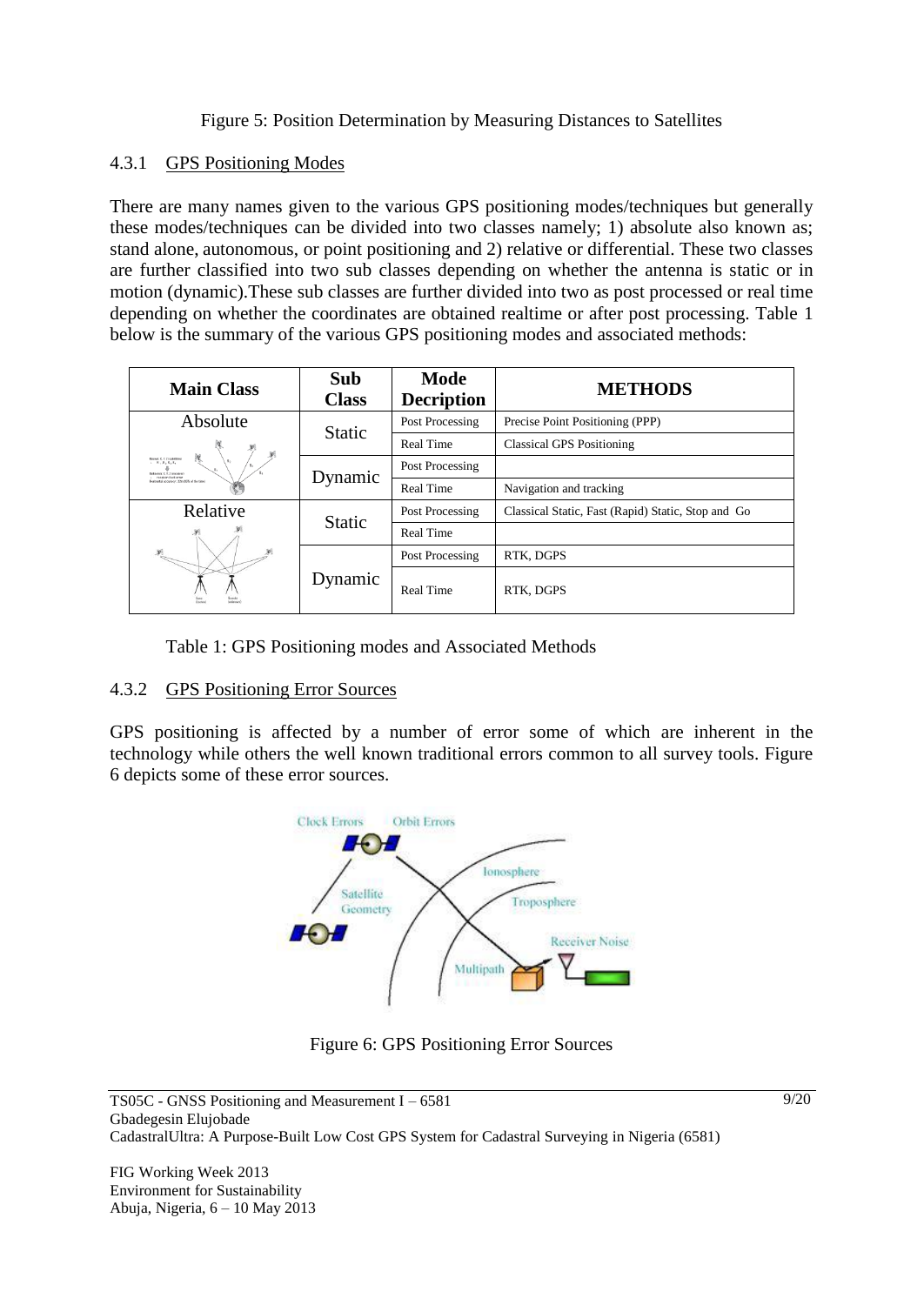These errors are mainly classified into two; 1) System Errors and 2) Operational Errors. These main classes are further classified as tabulated below in Table 2 as adapted from Standards & Data Coordination Work Group (2007).

| <b>Main Class</b> | <b>Sub Class</b>                           | <b>Error Description</b>                                                                                                                | <b>Error</b><br><b>Budget</b>                                          | <b>Mitigation</b>                                                                                                                                                           |
|-------------------|--------------------------------------------|-----------------------------------------------------------------------------------------------------------------------------------------|------------------------------------------------------------------------|-----------------------------------------------------------------------------------------------------------------------------------------------------------------------------|
|                   |                                            | Ephemerides Error<br>Errors in predicted positions of satellite.                                                                        | Broadcast 5m<br>Precise = $0.05m$                                      | Relative mode.                                                                                                                                                              |
|                   | <b>From Satellite</b>                      | <b>Satellite Clock</b><br>Error due to satellite clock drift                                                                            | 1.5 <sub>m</sub>                                                       | Differencing observations from<br>one satellite between two<br>receivers.<br>Receiver and satellite clock<br>offsets as an unknown to be<br>solved in parameter estimation. |
|                   |                                            | Tropospheric Delay<br>Transmitted signal from satellites are refracted at<br>lower part of atmosphere hence travel time is<br>increased | 0.5 <sub>m</sub>                                                       | More accurate models for<br>index of refraction.<br>Higher elevation mask angle.                                                                                            |
|                   |                                            | Ionospheric Delay<br>Dispersal of GPS signal leading to change in<br>speed at upper atmosphere                                          | 5m                                                                     | Dual frequency receiver and<br>longer observation session for<br>single frequency.                                                                                          |
|                   |                                            | Receiver Clock<br>Error due to receiver clock drift.                                                                                    |                                                                        | Differencing observations<br>between satellites can eliminate<br>the receiver dock error.<br>Receiver and satellite clock                                                   |
| System<br>Errors  | From<br>Receiver<br>From Selected<br>point |                                                                                                                                         |                                                                        | offsets as an unknown to be<br>solved in parameter estimation.                                                                                                              |
|                   |                                            | Receiver Noise<br>Noise from receiver contaminates signal from<br>satellite.                                                            | $C/A$ -code = 3m<br>$P\text{-code} = 30cm$<br>Carrier Phase $=$<br>2mm | Relative mode                                                                                                                                                               |
|                   |                                            | Antenna Phase Center<br>Difference in GPS antenna physical (optical) and<br>phase (electronic) center.                                  |                                                                        | Relative mode using same<br>antenna model.                                                                                                                                  |
|                   |                                            | <b>Bull-Eye Level Bubble Collimation Error</b><br>Verticallity bubble of the antenna pole                                               | Several<br>centimeters                                                 | Check, at least, before and after<br>project.                                                                                                                               |
|                   |                                            | <b>Tribrach Misalignment</b><br>Cause offset in surveyed point and actual<br>intended point                                             | centimeters                                                            | Check the optical plummet of<br>tribrach before and after<br>project.                                                                                                       |
|                   |                                            | Multipath                                                                                                                               | 0.6                                                                    | Avoid points near<br>objects/structures with large<br>reflective surfaces.                                                                                                  |
|                   |                                            | Reflected satellite signal getting to the antenna.                                                                                      |                                                                        | Longer observation session to<br>use changes in satellite<br>geometry.                                                                                                      |
|                   |                                            | Obstructions<br>Complete obstruction of satellite thus reducing<br>number of satellite in view.                                         |                                                                        | Avoid points near objects<br>/structures.<br>Longer observation session to                                                                                                  |
|                   |                                            | Partial obstruction that weaken satellite signal eg<br>tree canopy.                                                                     |                                                                        | use changes in satellite<br>geometr.y                                                                                                                                       |
|                   |                                            | Interference<br>Interference of satellite signal by radiation from<br>wireless communication or high voltage power<br>lines.            |                                                                        | Avoid points in such area.<br>Longer observation session to<br>use changes<br>in<br>satellite<br>geometry.                                                                  |

TS05C - GNSS Positioning and Measurement I – 6581 Gbadegesin Elujobade CadastralUltra: A Purpose-Built Low Cost GPS System for Cadastral Surveying in Nigeria (6581)

FIG Working Week 2013 Environment for Sustainability Abuja, Nigeria, 6 – 10 May 2013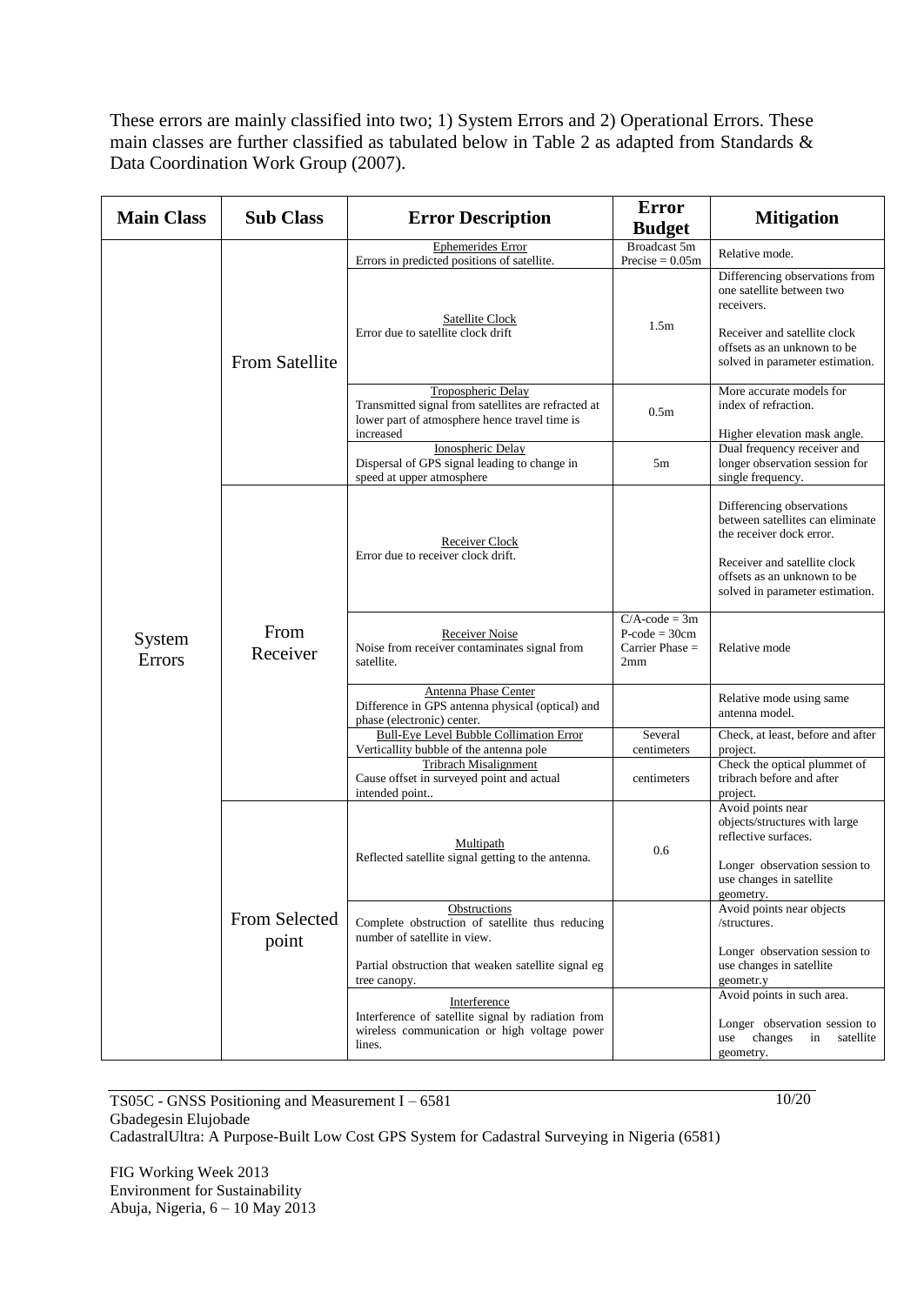| <b>Main Class</b>     | <b>Sub Class</b> | <b>Error Description</b>                                                                                                                                                                       | <b>Error</b><br><b>Budget</b> | <b>Mitigation</b>                                                                                                                                                                             |
|-----------------------|------------------|------------------------------------------------------------------------------------------------------------------------------------------------------------------------------------------------|-------------------------------|-----------------------------------------------------------------------------------------------------------------------------------------------------------------------------------------------|
| Operational<br>Errors |                  | <b>Satellite Geometry</b><br>Ideal satellite geometry for best position fix is a<br>pyramid, significant departure from pyramid will<br>give very poor position fix.                           |                               | Set GDOP to less than 4.                                                                                                                                                                      |
|                       |                  | Length of Session<br>Length of data collection determines the quality<br>of obtained position fix.                                                                                             |                               | For single frequency receiver:<br>Baseline observation time $= 10$<br>minutes $+1$ minute/km.<br>For dual frequency receiver:<br>Baseline observation time $= 5$<br>minutes $+0.5$ minute/km. |
|                       |                  | <b>Instrument Setup</b><br>Setup error translates directly into position error.                                                                                                                |                               | Proper attention to antenna<br>instrument setup.                                                                                                                                              |
|                       |                  | Antenna Height<br>Error in recorded antenna affects all three<br>position parameters (X, Y, Z), but more critical<br>for elevation survey.                                                     |                               | Define the antenna reference<br>point before project and<br>measured antenna height twice<br>before and after session.                                                                        |
|                       |                  | <b>Loop Closures</b><br>Determine quality of measurements and depend<br>on type of survey, similar to loop closure in<br>conventional leveling or traversing.                                  |                               | loop<br>shall<br>Each<br>contain<br>baselines from at least two<br>independent sessions.                                                                                                      |
|                       | From Data        | <b>Ambiguity Resolution Error</b><br>Error in the determination of the number of full<br>carrier wave cycles between receiver and<br>satellite.                                                |                               | Longer session and low GDOP.                                                                                                                                                                  |
|                       | Processing       | Cycle Slip<br>Discontinuity in carrier phase observations due to<br>signal loss and can lead to integer ambiguity.                                                                             |                               | Software will repair if slip is<br>short otherwise discard if<br>observation slip is long.                                                                                                    |
|                       |                  | <b>Station Coordinates and Transformation Errors</b><br>Errors in coordinates of known control points<br>used as base stations in relative positioning and<br>datum transformation parameters. |                               | Tie survey to more than two<br>control points.                                                                                                                                                |

Table 2: GPS Positioning Error Sources and Mitigation.

# **5. CADASTRAL SURVEYING IN NIGERIA**

## **5.1 Nigeria Land Mass**

Nigeria as a parcel of land, Figure 7, has been conservatively and liberally estimated to have an area of 92,376,800ha and 94,185,000ha respectively thus giving the most probable value of 93,280,900ha. 19,952,600ha or 21% is covered by various water bodies and floodplains thus leaving 73,328,300ha for a population of about 140million.

With the threat of desert encroachment from the north and Atlantic Ocean surge from the south coupled severe floodings experienced here and there within, the available usable land will continue to decrease thus putting more pressure on land.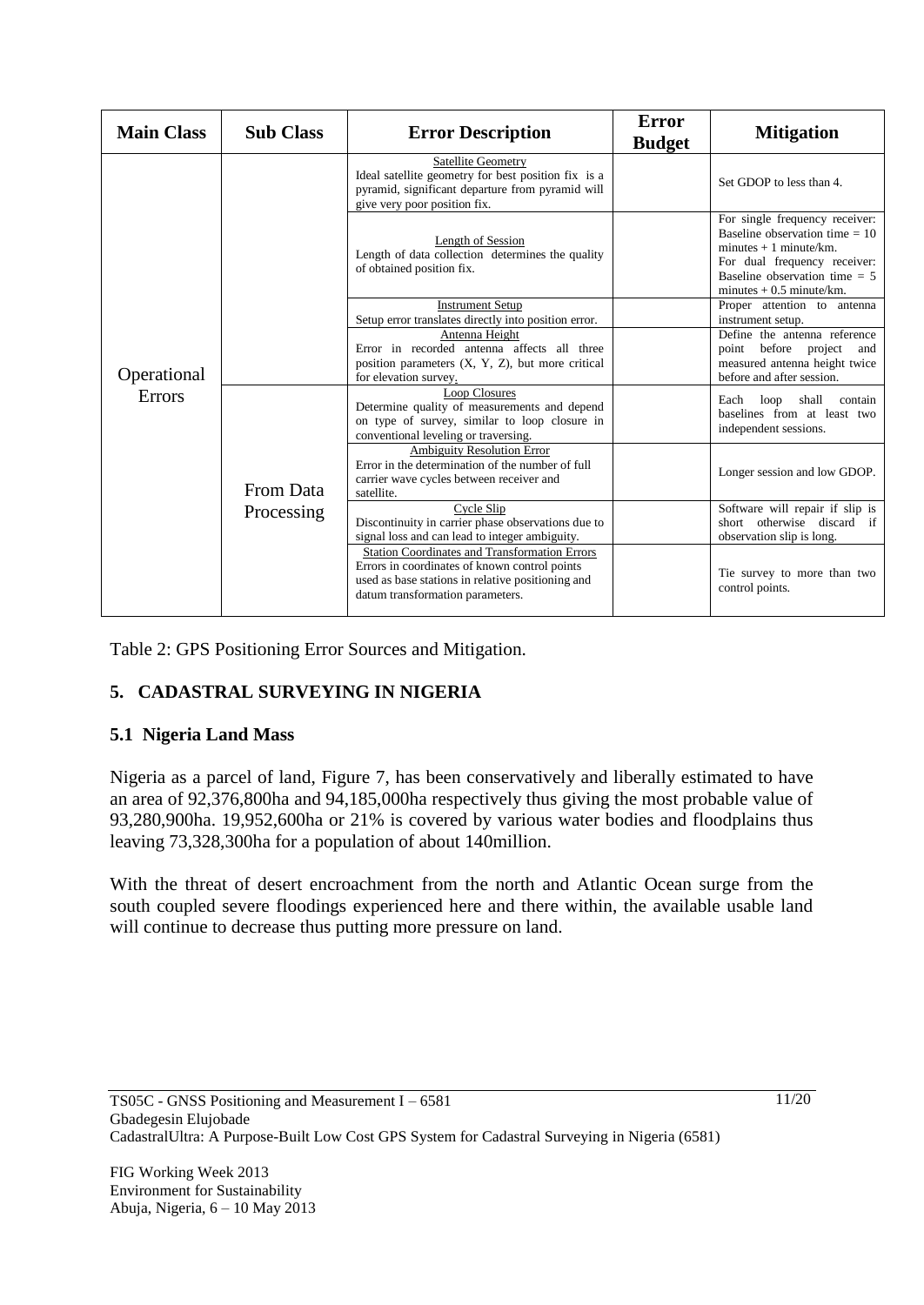

Figure 7: Map of Nigeria

## **5.2 Cadastral Survey Practice in Nigeria**

Cadastral surveys in Nigeria are carried out by; "government surveyors" i.e. persons employed by government in its service as surveyors or persons registered by Surveyor Council of Nigeria (SURCON).

Survey and mapping are on the concurrent legislative list of the Nigerian constitution (Njepuome, 2011), this means that the three tiers of government have responsibilities for survey and mapping. While the federal and states (36 of them) have well established departments for survey, the same cannot be said of the local governments (774 of them).

#### 5.2.1 Types of Cadastral Surveys

The following forms of cadastral surveys can be identified in Nigeria:

**Boundary Survey –** this could be fresh boundary demarcation or re-establishment of previously surveyed boundary beacons.

**Sub-division Survey** – in this case, a large parcel of land, previously surveyed or not, is divided into two or more smaller parcels.

**Layout Survey** - this is essentially a setting out survey in which a town planning design/layout plan is transferred to the ground. The town planning design is usually based on a perimeter survey plan of the area as made by the surveyor previously.

**Claims (compensation) Survey** – this is a survey carried out for the purpose of claims or compensation when there is an infringement such as; acquisition, oil spillage, encroachment, etc.

**Boundary Dispute Survey** - this is survey carried out when there is dispute between adjacent land owners regarding their boundary line. This survey is usually carried out by the order of a court of law during litigation.

FIG Working Week 2013 Environment for Sustainability Abuja, Nigeria, 6 – 10 May 2013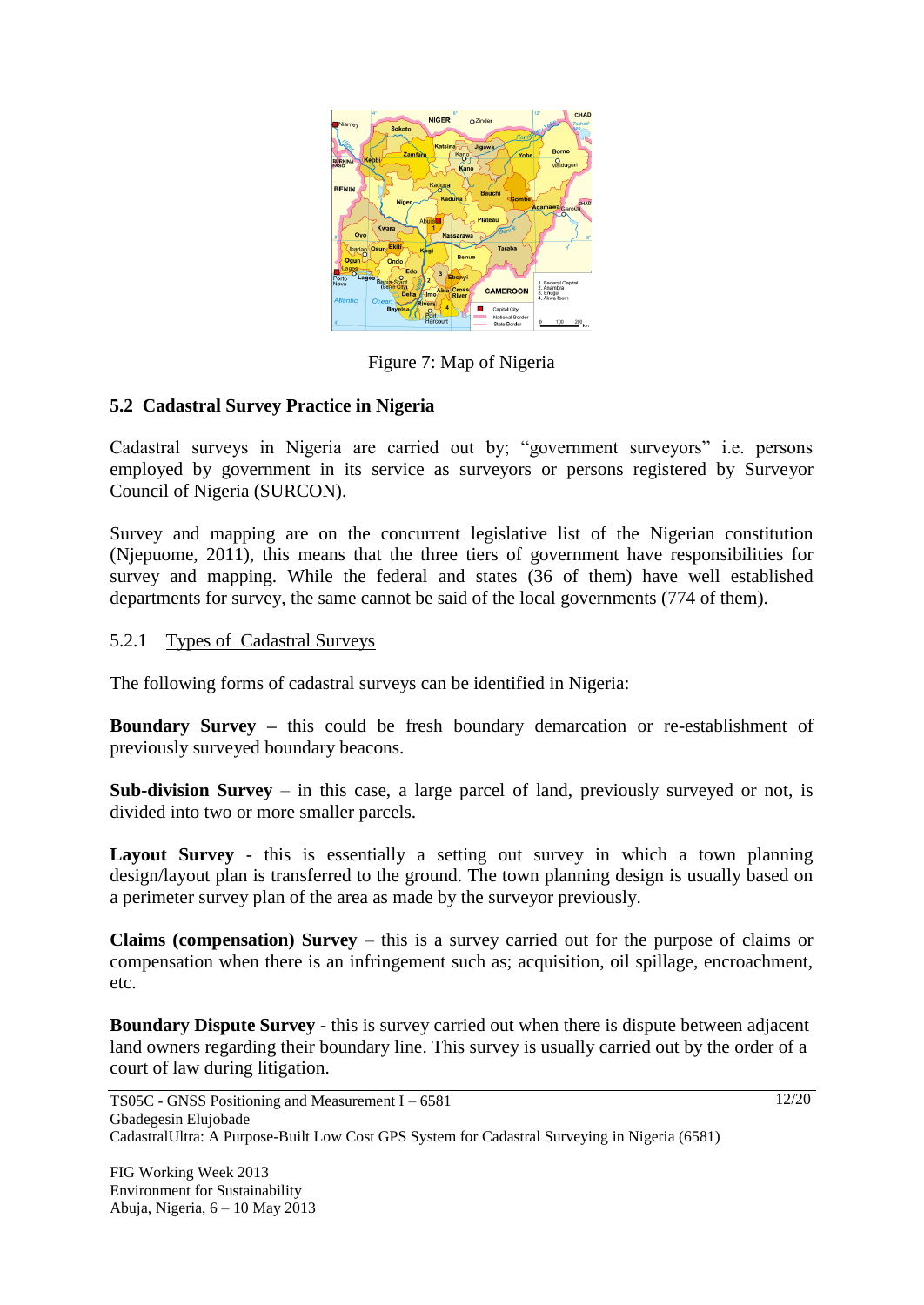**Minesfield Survey** – many types of surveys with some variations are collectively put under this form and are detailed in Dashe, 1987. Essentially they are surveys carried out to demarcate an area of land where mineral extraction will be carried out, also the survey plan will form part of the mining license application documents.

#### 5.2.2 Cadastral Survey Methodologies and Instrumentations

The laws of Nigeria that define cadastral survey specifications very well conform with the methodologies, instrumentations and formats that were available at the time the laws were written. These laws were not reviewed in recent times to accommodate new developments.

The law stipulates that property beacon be placed at every corner (point of boundary change in direction) of the land parcel or at interval not more than 400m if the distance between two consecutive corners is more than 400m. The horizontal coordinates of the beacons are also to be obtained at third order survey specifications in which the maximum linear misclosure is 1/3000.

A good number of these surveys are carried out using modern methodologies and instrumentations that yield accuracies that far exceed the stipulated accuracy despite the cost, however majority of the surveys are carried out with recreational grade GPS devices that yield accuracies that cannot be verified. Numerous test carried out on such devices have reported that they cannot achieve the required accuracy.

## **6. CADASTRALULTRA**

CadastralUltra is a GPS positioning system that is based on Static-Relative-Post Processing method which is the most accurate of all available methods. As a system, it is a hybrid of hardware, software, method and procedure.

The system package consists of two handheld receivers running GPS carrier phase data acquisition software, two external GPS antennae with cable, a GPS data post processing software capable of network adjustment, an antenna pole fitted with Bull-Eye bubble and receiver clamp, Figure 8.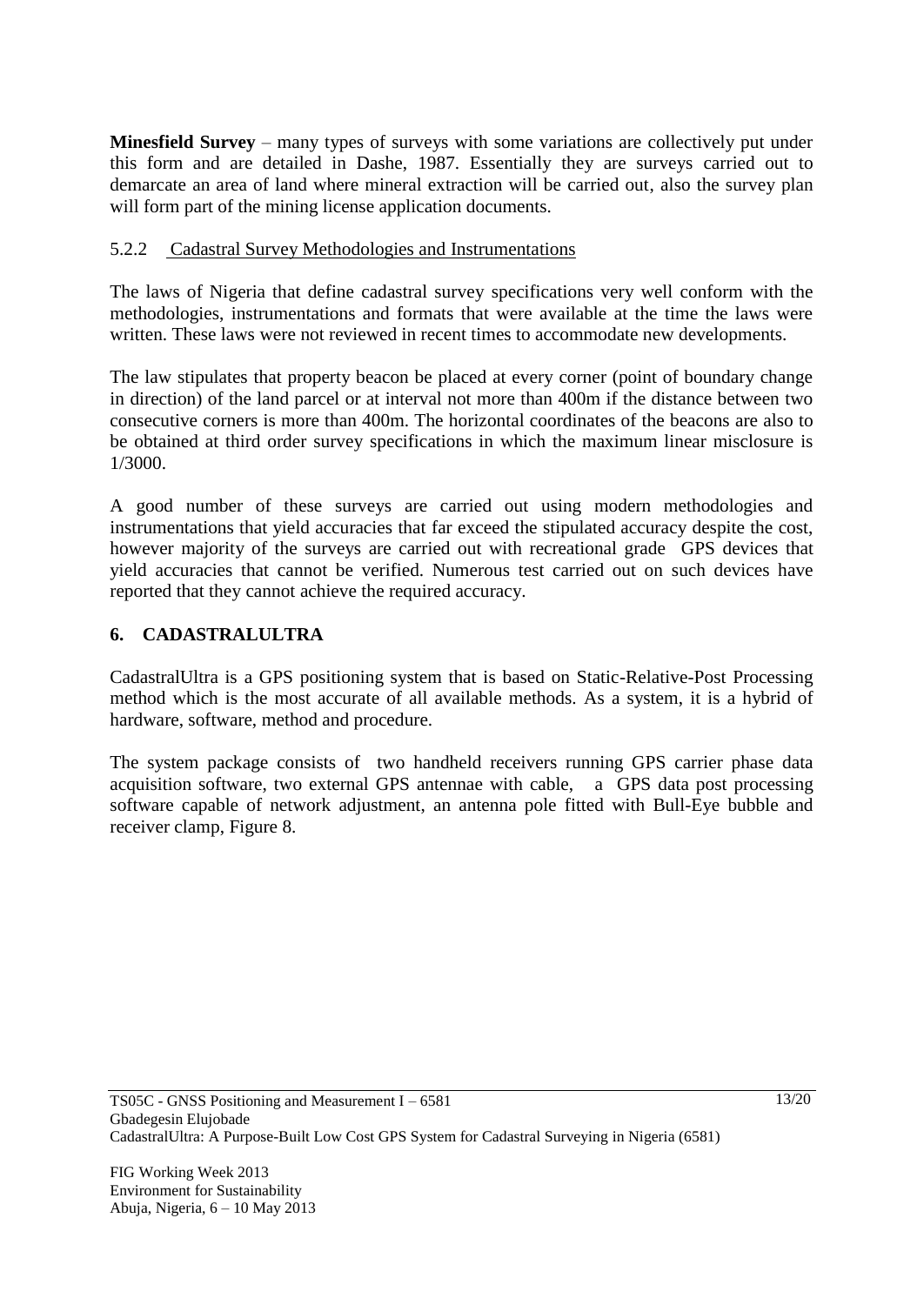| <b>Specification</b>               | <b>Data Communication</b>    | <b>Environment</b>                                        |
|------------------------------------|------------------------------|-----------------------------------------------------------|
| System                             | • Storage: 128MB             | • Working temperature: $-10^{\circ}$ C -- $+60^{\circ}$ C |
| • Microsoft Windows Mobile 6.5     | SDRAM£ $\neg$ 256M NAND      | • Storage temperature: $-30^{\circ}$ C $-+70^{\circ}$ C   |
| $\cdot$ CPU: 600MHz                | flash                        | • Shock: 1.5m drops to concrete                           |
| <b>GPS</b>                         | • SD slot: Micro SD 32G      | • Waterproof/dustproof: IEC 529-IP66                      |
| • Channel: 14, L1 C/A code         | • Port: Mini USB2.0          | <b>Extension</b>                                          |
| $\bullet$ Hot-start: 1s            | • Bluetooth: Bluetooth       | • Camera: 5 megapixel                                     |
| • Cold-start: 29s                  | $V2.0$ . $EDR$               | • Gravity sensor                                          |
| • Real-time: $<$ 3.5 m (CEP, -130) | Power                        | • Cellular modem                                          |
| dBm)                               | • Battery: 2800mAh Li-ion    | <b>Physical</b>                                           |
| Screen                             | battery                      | • Dimension:                                              |
| • Screen: 3.5' OVGA TFT,           | • Working time: 10h(typical) | $179.5$ mm*91.2mm*31.5mm                                  |
| sunlight - readable color touch    | • External power: 3.3V~5V    | • Weight: 250g(Without battery)                           |
| screen                             | • Power consumption: 0.5W    |                                                           |
| • Keyboard: night visible          |                              |                                                           |

Figure 8: CadastralUltra with Unistrong ODIN+ Specifications

## **6.1 Conceptualizing CadastralUltra**

CadastralUltra was borne out of the results of a consumer grade GPS device survey as shown by Figure 9 and Table 3 below:



Figure 9: Plots of Survey Methods Results

|                         | <b>DIMENSIONS OF THE LAND</b><br>PARCEL(m) |      |       |       |                         | Diff(m)                          |                                                     | Diff(m <sup>2</sup> ) |                                                        |                       |
|-------------------------|--------------------------------------------|------|-------|-------|-------------------------|----------------------------------|-----------------------------------------------------|-----------------------|--------------------------------------------------------|-----------------------|
| <b>SURVEY METHOD</b>    | $\overline{AB}$                            | BC   | CD    | DА    | <b>PERIMETER</b><br>(m) | <b>AREA</b><br>(m <sup>2</sup> ) | <b>PERIMETER</b><br><b>(TAPE)</b><br><b>FIXED</b> ) | $%$ Diff              | <b>AREA</b><br><b>(TOTAL)</b><br><b>STATION FIXED)</b> | $\frac{0}{0}$<br>Diff |
| <b>Survey Grade GPS</b> | 40.24                                      | 7.57 | 44.42 | 10.53 | 112.76                  | 574.991                          | $-0.15$                                             | 0.13                  | . 441                                                  | 0.25                  |

14/20

TS05C - GNSS Positioning and Measurement I – 6581 Gbadegesin Elujobade CadastralUltra: A Purpose-Built Low Cost GPS System for Cadastral Surveying in Nigeria (6581)

FIG Working Week 2013 Environment for Sustainability Abuja, Nigeria, 6 – 10 May 2013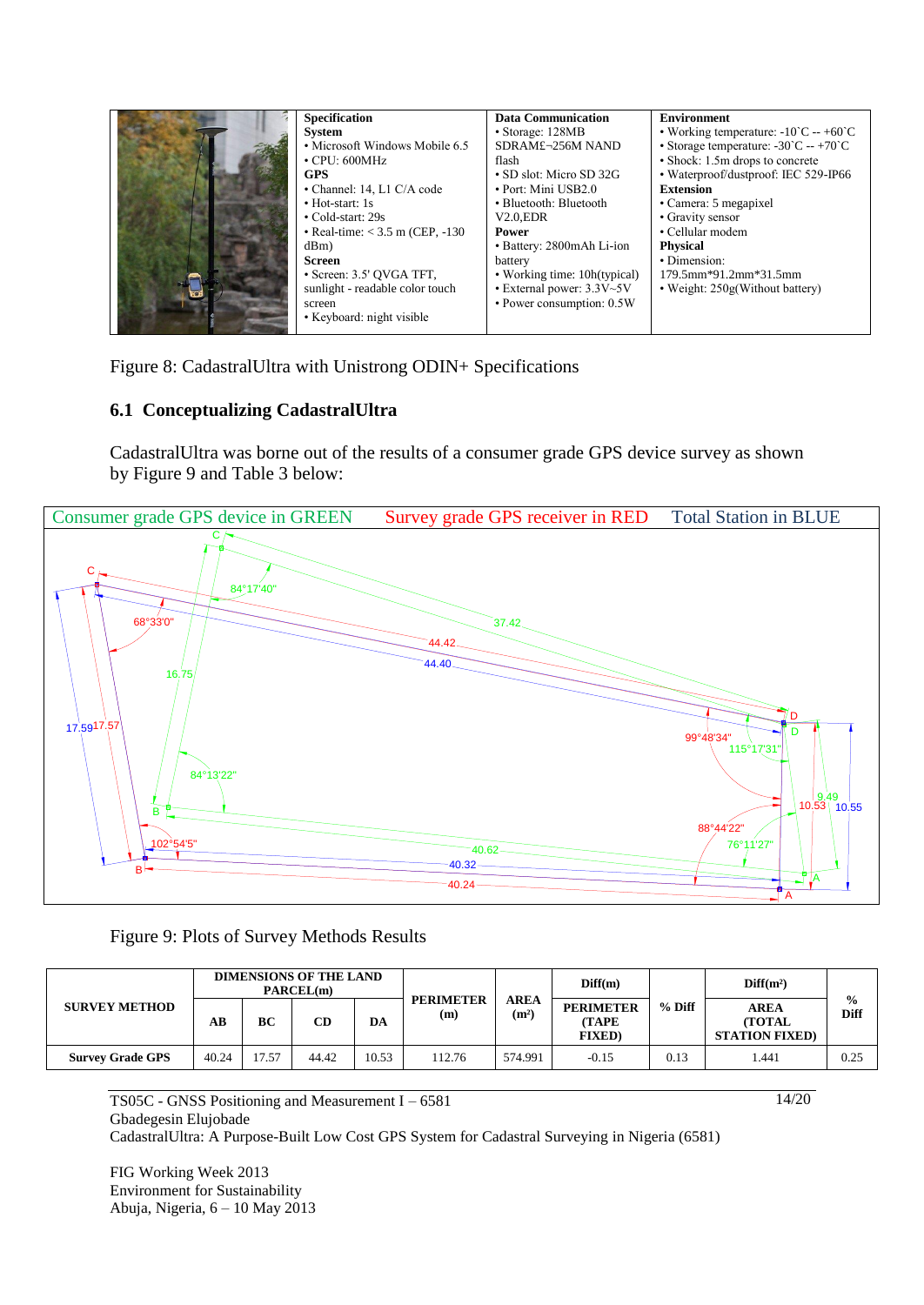| Consumer Grade GPS   | 40.62 | $16.7^{\circ}$ | 27<br>7.42 | 9.49  | 104.28 | 498.930   | 8.33    | 7.40                     | 77.502 | 13.45     |
|----------------------|-------|----------------|------------|-------|--------|-----------|---------|--------------------------|--------|-----------|
| <b>Total Station</b> | 40.37 | 17.62          | 44.46      | 10.56 | 112.86 | 576.432   | $-0.25$ | 0.22<br>$v.\Delta\Delta$ | 0.000  | 0.00      |
| Measuring Tape       | 40.22 | 7.56           | 44.30      | 10.53 | 112.61 | <b>NA</b> | 0.00    | 0.00                     | NA     | <b>NA</b> |

Table 3: Survey Methods Results Comparison

The usual practice is to use measuring tape to obtain the dimensions of the land parcel while the consumer grade GPS device is used to obtained the coordinates of the property beacons which are "adjusted" to conform to the dimensions as obtained with the measuring tape. During this particular survey, the issue of actual shape, location and orientation of the land parcel came up and it was decided to check these results by a survey grade GPS receiver and Total Station measurements.

Apart from the results, the usual survey procedure adopted in using this grade of GPS device has some inherent problems. For a proper understanding of these problems, it necessary to know the Nigerian survey parameter vis-a-vis GPS parameters applicable to Nigeria as tabulated below:

| <b>PARAMETER</b>                                  |              | <b>NIGERIA</b>                                         |              |                                     | <b>GPS</b>   |               |  |
|---------------------------------------------------|--------------|--------------------------------------------------------|--------------|-------------------------------------|--------------|---------------|--|
| Ellipsoid                                         |              | Modified Clarke 1880<br>Regional and not earth centerd |              | WGS84<br>Global and earth centered  |              |               |  |
| Semi-major<br>axis(a)                             |              | 6378249.145                                            |              | 6378137.000                         |              |               |  |
| Inverse of<br>flattening $(1/f)$                  |              | 293.465                                                |              | 298.257223563                       |              |               |  |
| Projection                                        |              | <b>Modified National Transverse Mercator</b><br>(NTM)  |              | Universal Transverse Mercator (UTM) |              |               |  |
| Zones                                             |              | 3 Belts                                                |              | 3 Zones                             |              |               |  |
|                                                   | West         | Mid                                                    | East         | 31N                                 | 32N          | 33N           |  |
| Central<br>Meridian(CM)<br>Longitude of<br>Origin | 4° 30'E      | 8° 30'E                                                | 12° 30'E     | $3^{\circ}E$                        | $9^{\circ}E$ | $15^{\circ}E$ |  |
| Latitude of<br>Origin                             | $0^{\circ}N$ | $0^{\circ}N$                                           | $0^{\circ}N$ | $0^{\circ}N$                        | $0^{\circ}N$ | $0^{\circ}N$  |  |
| <b>False Easting</b><br>(FE)(m)                   | 230738.266   | 670553.984                                             |              | 500000.000                          | 500000.000   | 500000.000    |  |
| <b>False Northing</b><br>(FN)(m)                  | 0.000        | 0.000                                                  | 0.000        | 0.000                               | 0.000        | 0.000         |  |
| <b>Scale Factor</b><br>(SF) at CM                 | 0.99975      | 0.99975                                                | 0.99975      | 0.9996                              | 0.9996       | 0.9996        |  |

Table 4 : Nigeria and GPS Survey Parameters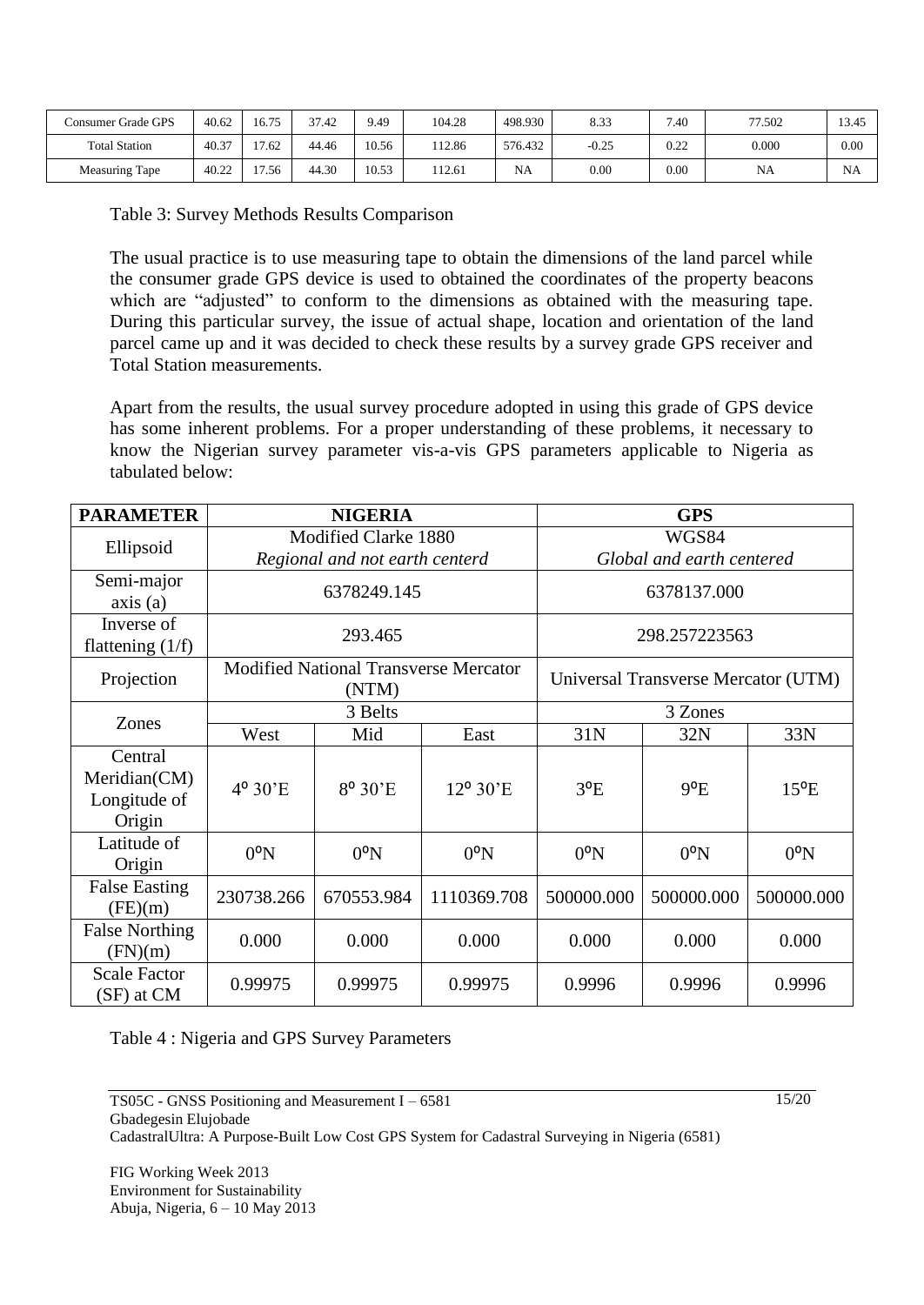The procedure involves a pre survey "calibration" starting with inputting ∆a, ∆1/f, CM, latitude of origin, FE, FN and SF into the GPS device firmware. The device is then used to obtain the coordinates of a point with known NTM coordinates. The means of 10 obtained coordinates are compared with the known coordinates and differences computed as ∆E and ∆N which are respectively used to adjust previously inputted FE and FN. The device is again checked on the known point and if the fix obtained is within 5m of the known, the device is deemed "calibrated" otherwise the FE and FN are "adjusted" until this is achieved. The device may be taken to another known point for "verification" and if obtained coordinates here are greater than 5m, the FE and FN are again "adjusted" to achieve this.

The problem with this "calibration" is that it is only valid for the moment of the calibration and may not be applicable the next moment also, the transformation from the GPS coordinates system to Nigeria system is partly ellipsoid and partly projection.

On this premise, CadastralUltra was conceptualized to fulfill four conditions namely; Price, Accuracy, Easy-of-use and Durability. It is also to improve the professional outlook of the cadastral surveyor by enabling the surveyor to use some of the advanced knowledge of mathematics that was part of the surveyor's training.

Standard survey grade GPS Systems are still expensive as they come with many capabilities and functionalities which a user may not require but have to pay for. For instance all such systems come with handheld controllers that are themselves GPS receivers of mapping/GIS grade. CadastralUltra consists of such controller, Unistrong ODIN+ which was modified to use external GPS antenna and to log carrier phase GPS L1data using Unistrong's Uni-POS and Mobile GIS field software. Unistrong also upgraded their GIS Office software to enable post processing of the GPS data logged by ODIN+. By these modifications and upgrading, a GPS positioning system was made that is both better than consumer grade GPS device to a surveyor both in terms of accuracy and professional outlook.

## **6.2 Application of CadastralUltra**

CadastralUltra application involves using two GPS receivers to simultaneously track the same satellites to determine their relative coordinates.

One of the receivers is set on a point with precisely known coordinates in WGS84, this receiver remains stationary and continuously log GPS data throughout the duration of the survey. The other receiver, also known as the rover or remote receiver, is set on the property beacons in turn and GPS data is logged at each occupation for a period of time that depends on the factors listed in Table 2 above.

The logged data is downloaded into a PC running Unistrong GIS Office software post processing software back in the office. The software will carry out the baseline processing and adjust the network. Output will be the UTM coordinates of the beacon positions together with some statistical information regarding quality of the survey.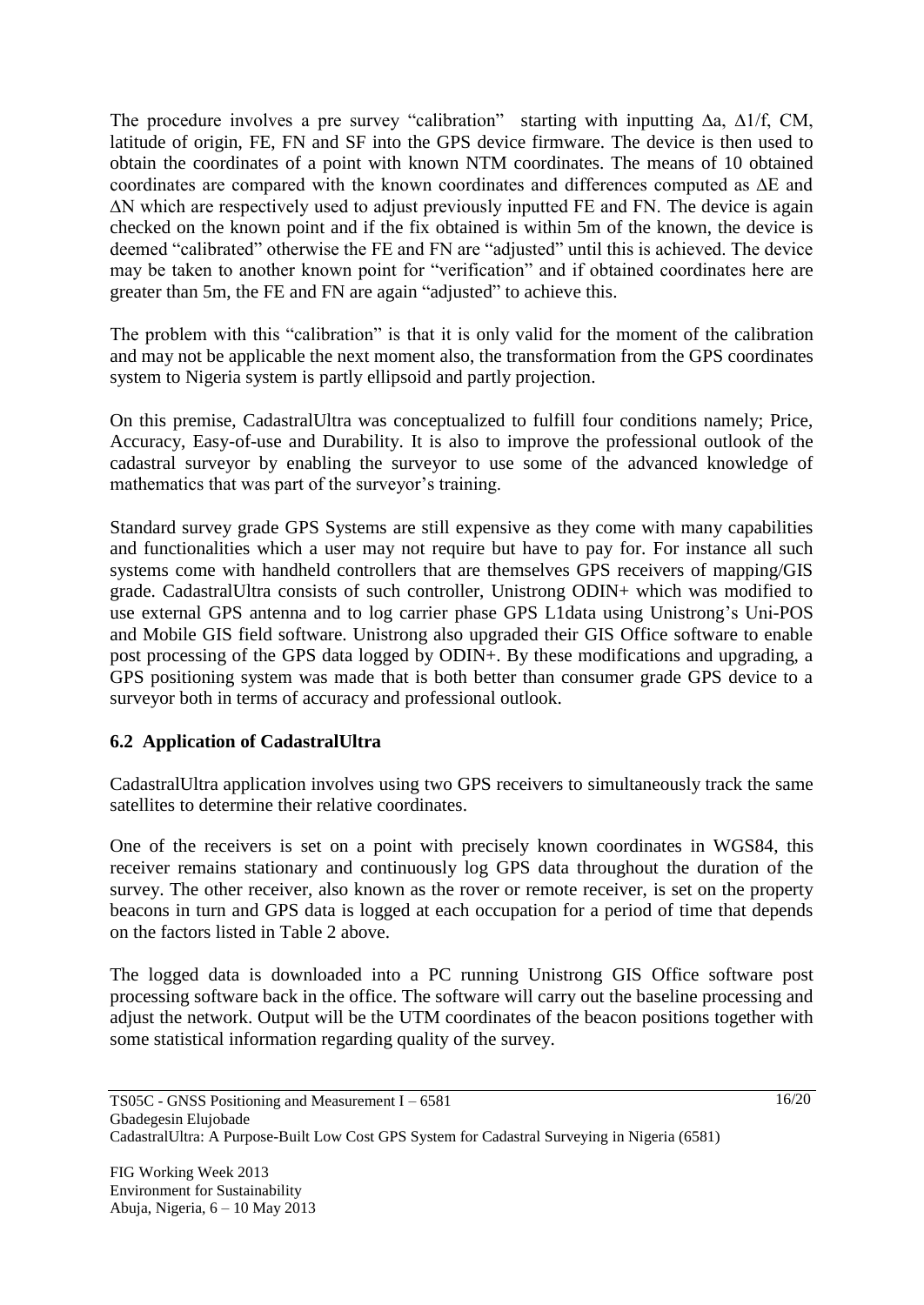The transformation of the obtained UTM coordinates to Nigerian coordinates system is carried out by applying previously determined best fitting 2D conformal transformation parameters of; translations ( $t_E$  and  $t_N$ ), rotation ( $\theta$ ) and scale (s), for the area of survey.

CadastralUltra receiver is fitted with a 5MP camera that enables pictures of the land parcel environment to be taken.

# **7. SUGGESIONS FOR IMPROVEMENTS IN CADASTRAL SURVEY PRACTICE**

In support of proper land use planning and management, surveyors should only carry out survey of land parcels that are part of approved layout plans. In this case, all approved layout plans should be made accessible in digital format to the surveyors.

Since the world is in the Information Age now, the mandatory information and minimum size stipulated by law for the cadastral survey plan are no longer adequate as such the size of the plans should be increased to a minimum of 30cm X 45cm and information such as the approved layout plan should be inserted as key plan with the surveyed land parcel shown. Also, in support of land use monitoring, pictures of the four sides and center of the parcel at the time of survey should be included together with those of the beacons as shown by Figure 10 below:



Figure 10: Proposed Survey Plan Format

The Nigerian GNSS Reference Network (NIGNET) can be augmented by having each state Surveyor General Office set up a GNSS Continuous Operating Reference Stations (CORS) and this can be extended to the Local Government Headquarters. Jatau et al (2010) stated that the NIGNET will be able to support RTK positioning in the future as the present phase cannot, but before this giant leap let us take a small step by making available GNSS data from the present network in RINEX format at a dedicated website to support simple static relative positioning GPS systems like CadastralUltra, this can be done at this phase and it does not

FIG Working Week 2013 Environment for Sustainability Abuja, Nigeria, 6 – 10 May 2013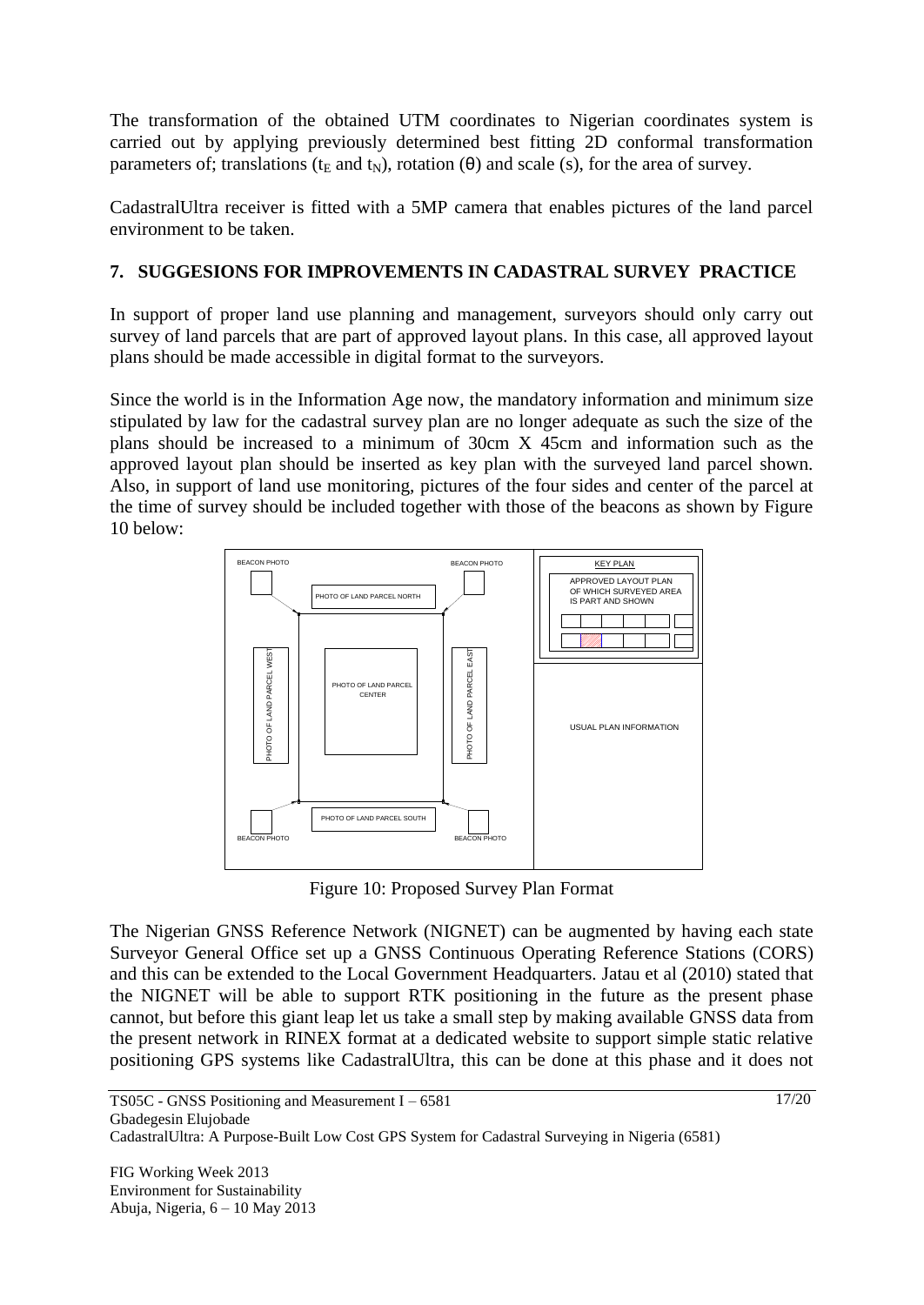cost a fortune.

Full-fledged survey departments, manned by qualified surveyors and survey technicians at the Local Governments of the federation, are long overdue. This is apparent from the fact that when the late President Musa Yar-adua initiated the recent land reform, it was found that there was dearth of surveyors and survey technicians hence the training of about 5000 parasurvey personnel was proposed.

GPS positioning techniques are been used in cadastral surveying in Nigeria but there are no stipulated standards, hence it is hereby suggested that Nigerian Institution of Surveyors (NIS) together with the "Nigerian Surveyor Generals Forum" setup a committee that will define the standards for the use of such techniques since cadastral surveys in any country has legal connotation.

Since the world is becoming more and more digital and internet entrenched, cadastral surveys in Nigeria should follow suit, especially in the area of survey plans lodgement. Surveyors should be able to send their plans via internet and once such plans are received, acknowledgement of receipt can be done via SMS. eLODGEMENT should be implemented, it does not cost a fortune.

# **7.1 Future Improvements in CadastralUltra**

The ultimate aim is to make CadastralUltra a standalone cadastral system from field data acquisition to final plan drawing.

The CadatralUltra software will have a module that enables the best 2D transformation parameters from WGS-84 UTM to Nigeria local grid system to be computed.

The CadastralUltra software will have a CAD module that will enable cadastral plans to be prepared by simply editing built-in templates.

The receiver been able to load layout plans in raster or CAD format and been able to navigate to the screen touched property beacon rather than the present mode of selecting from a list.

# **8. CONCLUSIONS**

Cadastral survey is the commonest survey practice in Nigeria and it has direct link to poverty eradication process.

High cost of survey grade GPS positioning systems is responsible for the use of consumer grade version. CadatralUltra as a purpose-built GPS positioning system for cadastral surveys in Nigeria has been presented and it cost just 25% of the least alternative.

The continual use of the consumer grade GPS devices for cadastral surveys in Nigeria will lead to problems in future when obliterated property beacons have to be re-established.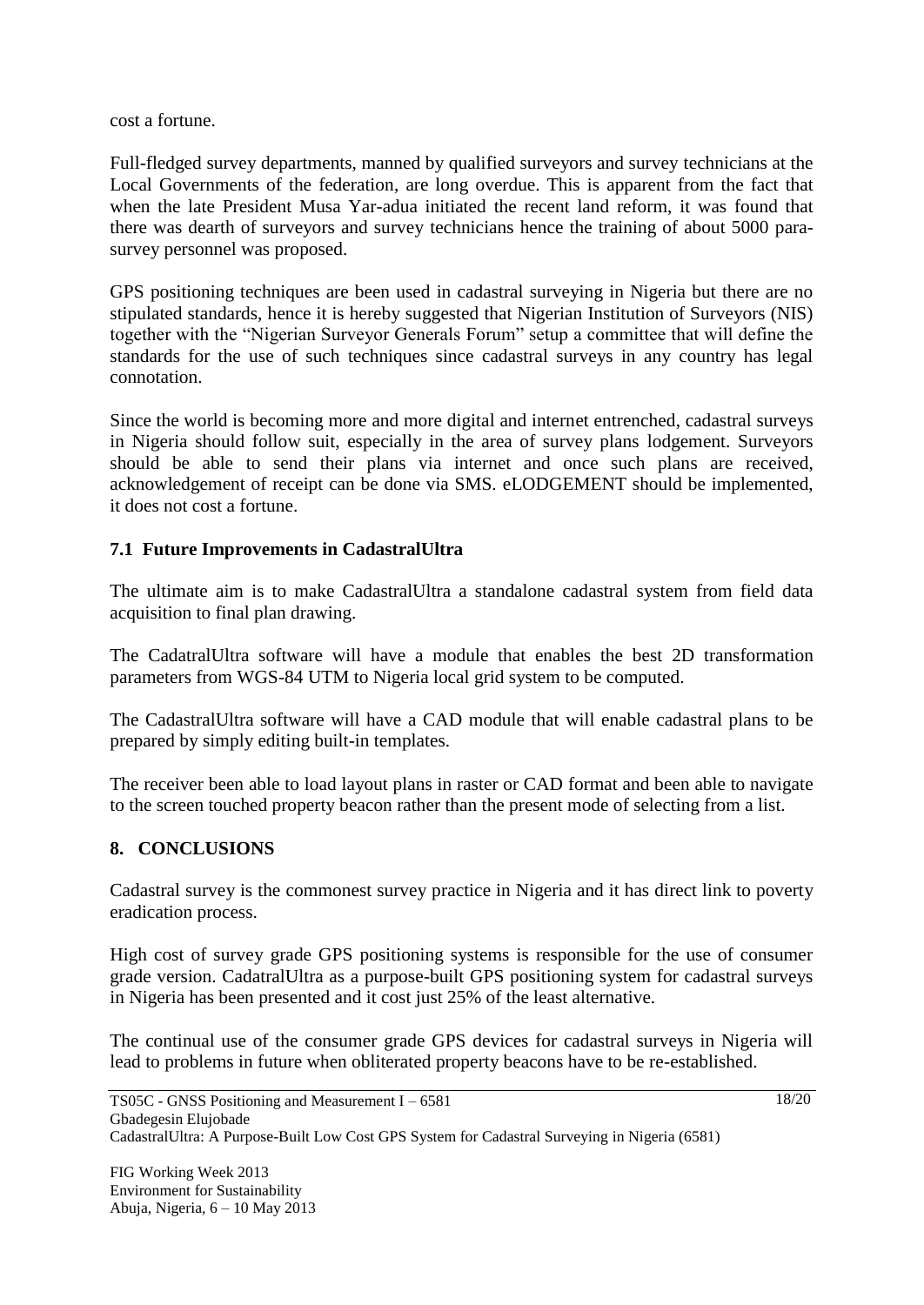Consumer grade GPS devices do not give correct dimensions, areas, shape and orientations of the surveyed land parcels. The percentage error in area can be up to  $\pm 13\%$  of the most probable value, this margin of error cannot be sustained when land invariably becomes premium in Nigeria when land will be valued based on per meter square (m²).

The use of CadtralUltra will enable cadastral surveyors in Nigeria to apply some of the high level knowledge of satellite geodesy and mathematics that were part of their training, also the professional outlook will be greatly improved.

The adoption of CadastralUltra will create employment opportunities for young graduate surveyors who are not yet registered but are computer savvies.

Nigerian Institution of Surveyors (NIS) together with the "Nigerian Surveyor Generals Forum" should act to modernize and improve cadastral survey practice in Nigeria as to create employment opportunities for the young surveyors.

Cadastral survey practice in Nigeria can be made to be professionally, intellectually and financially rewarding as any other aspect of the profession and in general any other profession.

#### **REFERENCES**

Bonnor, N. (2012) : "A Brief History of Global Navigation Satellite Systems.", THE JOURNAL OF NAVIGATION, The Royal Institute of Navigation, VOL. 65, NO. 1.

Dashe, J.D.J., (1987) : "Cadastral Surveying Practice (in Nigeria)." Kaduna Polytechnic, Kaduna,

Fourie, C. and O. Nino-Fluck (1999): "Cadastre and Land Information Systems for Decision-Makers in the Developing World.", Paper presented at the UN-FIG Conference on Land Tenure and Cadastral Infrastructures for Sustainable Development, Melbourne, Australia.

JATAU, B., FERNANDES, R., ADEBOMEHIN, A. and GONÇALVES, N.(2010) : "NIGNET – The new permanent GNSS network of Nigeria", FIG Congress 2010, Facing the Challenges – Building the Capacity, Sydney, Australia.

Njepuome, A.P.C. (2011) : "Cadastral Survey and Land Administration in Nigeria.", Workshop on New Developments in Cadastres, Nairobi, Kenya.

Ojigi, M. L. (2011): "Cadastral Layout Review and Re-Design of Jikpan Area of Minna Using High Resolution Imagery and Land Information System.", Journal of Environmental Management and Safety, Vol. 2, No. 1.

Standards & Data Coordination Work Group (2007) : "GPS Data Collection Guidelines",